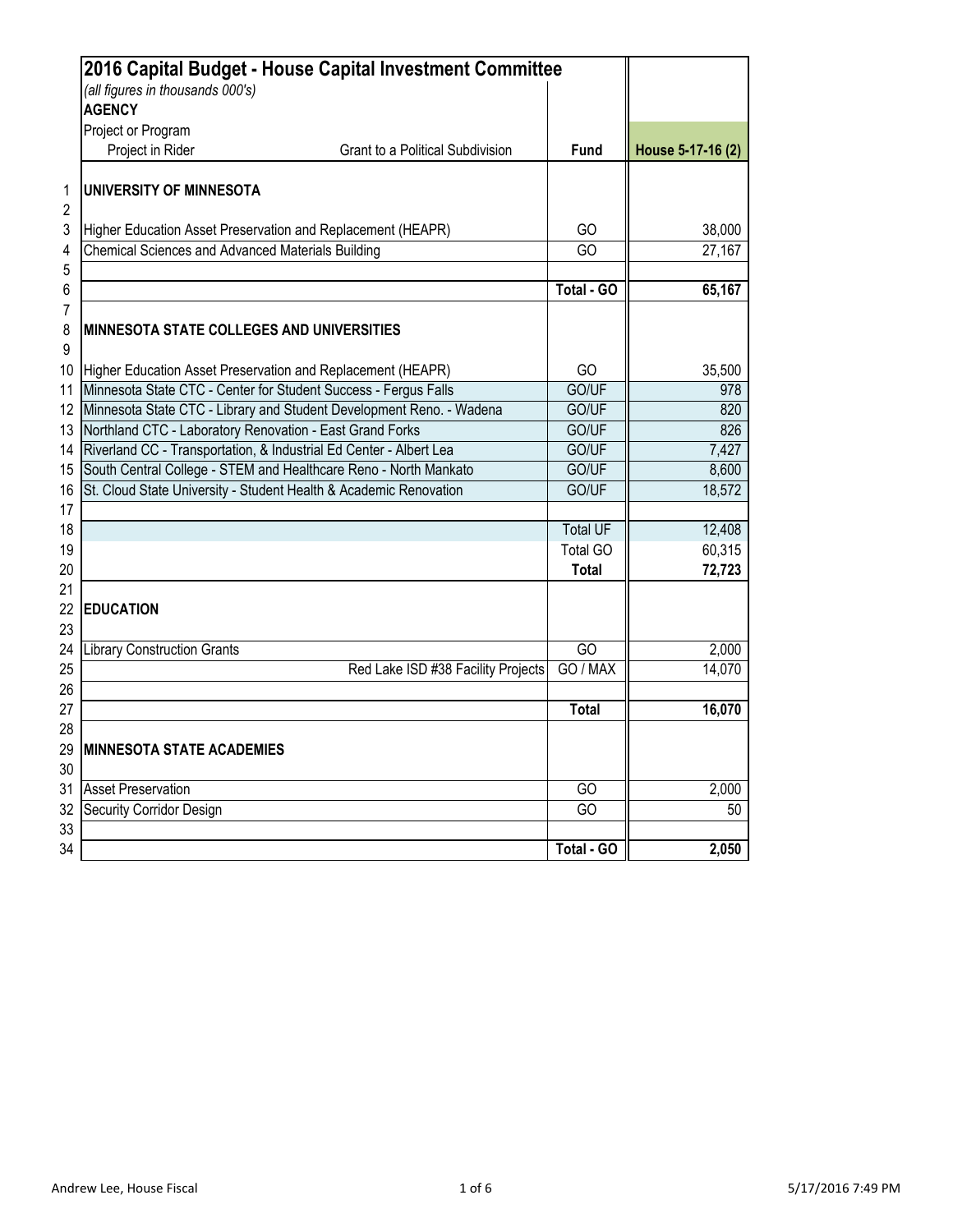|    | 2016 Capital Budget - House Capital Investment Committee<br>(all figures in thousands 000's) |                   |                   |
|----|----------------------------------------------------------------------------------------------|-------------------|-------------------|
|    | <b>AGENCY</b>                                                                                |                   |                   |
|    | Project or Program                                                                           |                   |                   |
|    | Project in Rider<br><b>Grant to a Political Subdivision</b>                                  | <b>Fund</b>       | House 5-17-16 (2) |
| 35 |                                                                                              |                   |                   |
| 36 | DEPARTMENT OF NATURAL RESOURCES                                                              |                   |                   |
| 37 |                                                                                              |                   |                   |
| 38 | <b>Asset Preservation</b>                                                                    | GO                | 12,000            |
| 39 | <b>Flood Hazard Mitigation</b>                                                               | GO                | 3,500             |
| 40 | Flood Hazard Mitigation - Program                                                            |                   | 950               |
| 41 | Flood Hazard Mitigation - Browns Valley                                                      |                   | 750               |
| 42 | Flood Hazard Mitigation - Ortonville                                                         |                   | 1,800             |
| 43 | <b>Dam Repair/Reconstruction/Removal</b>                                                     | GO                | 9,000             |
| 44 | <b>Emergency Repairs on State Owned Dams</b>                                                 |                   | 500               |
| 45 | Lanesboro Dam                                                                                |                   | 3,600             |
| 46 | Lake Bronson Dam                                                                             |                   | 2,500             |
| 47 | Pelican Rapids Dam                                                                           |                   | 500               |
| 48 | Norway Lake Dam                                                                              |                   | 200               |
| 49 | Yellow Medicine County - Canby Impoundment Dam                                               |                   | 200               |
| 50 | St. Louis County - Little Stone Lake Dam                                                     |                   | 100               |
| 51 | State Owned Dams at Brawner Collinwood, Grindstone River, Sullivan                           |                   | 1,400             |
| 52 | <b>State Trail Development</b>                                                               | GO                | 6,190             |
| 53 | <b>Glacial Lakes Trail</b>                                                                   |                   | 2,590             |
| 54 | Cuyuna State Recreation Area                                                                 |                   | 3,600             |
| 55 | City of Champlin - Mill Pond                                                                 | GO                | 3,300             |
| 56 |                                                                                              |                   |                   |
| 57 |                                                                                              | <b>Total - GO</b> | 33,990            |
| 58 |                                                                                              |                   |                   |
| 59 | POLLUTION CONTROL AGENCY                                                                     |                   |                   |
| 60 |                                                                                              |                   |                   |
| 61 | St. Louis River Area of Concern                                                              | GO                | 12,705            |
| 62 | City of Redwoods Falls - Lake Redwood Reclamation Project                                    | GO                | 7,800             |
| 63 |                                                                                              |                   |                   |
| 64 |                                                                                              | Total - GO        | 20,505            |
| 65 |                                                                                              |                   |                   |
| 66 | <b>BOARD OF WATER AND SOIL RESOURCES</b>                                                     |                   |                   |
| 67 |                                                                                              |                   |                   |
| 68 | Reinvest in Minnesota (RIM)                                                                  | GO                | 6,000             |
| 69 | Local Government Roads Wetlands Replacement Program                                          | GO                | 1,000             |
| 70 |                                                                                              |                   |                   |
| 71 |                                                                                              | Total - GO        | 7,000             |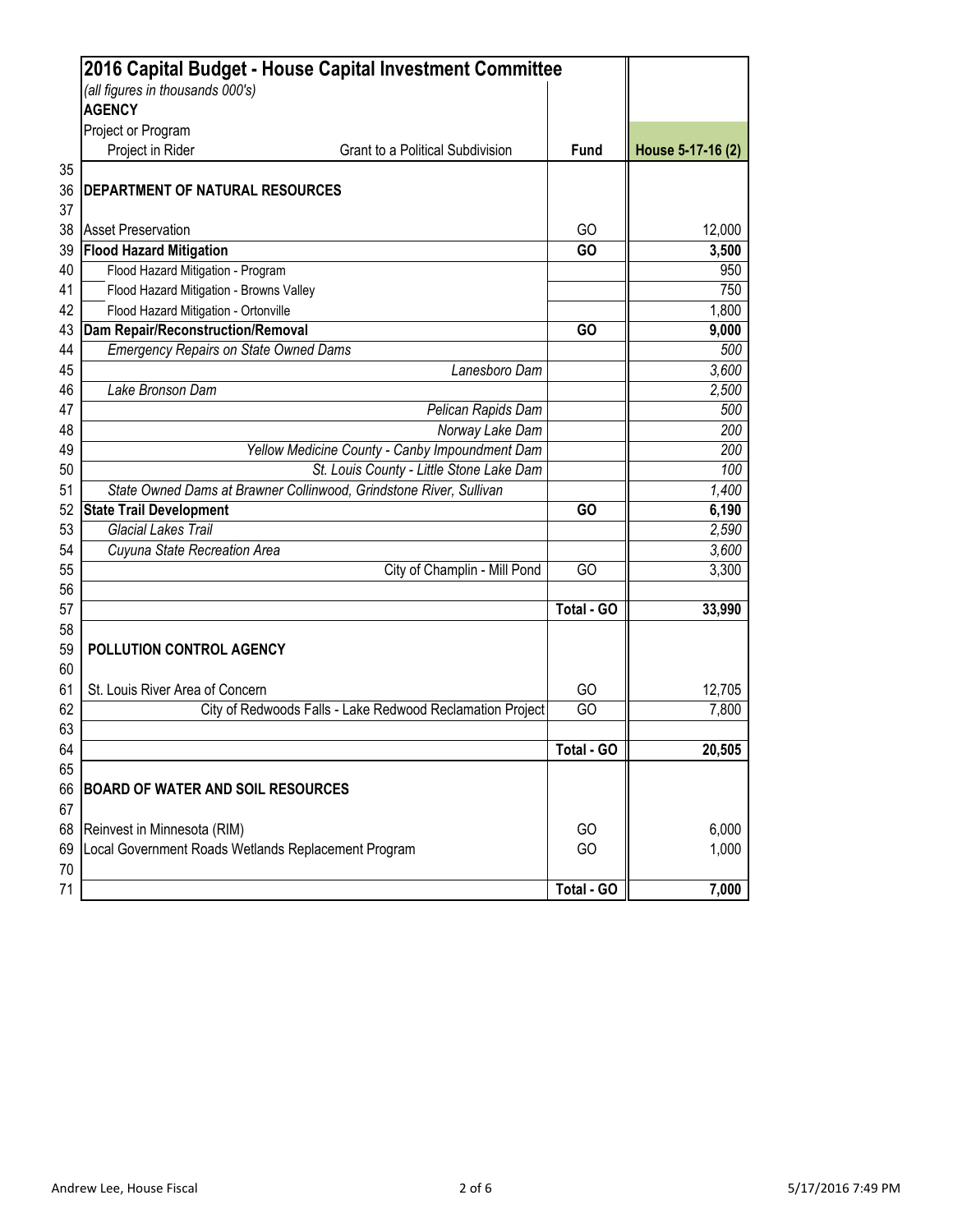| 2016 Capital Budget - House Capital Investment Committee                           |                                                        |                   |
|------------------------------------------------------------------------------------|--------------------------------------------------------|-------------------|
| (all figures in thousands 000's)                                                   |                                                        |                   |
| <b>AGENCY</b>                                                                      |                                                        |                   |
| Project or Program                                                                 |                                                        |                   |
| Project in Rider                                                                   | <b>Grant to a Political Subdivision</b><br><b>Fund</b> | House 5-17-16 (2) |
| 72<br>73<br><b>DEPARTMENT OF AGRICULTURE</b>                                       |                                                        |                   |
| 74<br><b>Rural Finance Authority Loans</b><br>75                                   | UF                                                     | 35,000            |
| 76                                                                                 |                                                        |                   |
| 77                                                                                 | <b>Total UF</b>                                        | 35,000            |
| 78<br>79<br><b>IMINNESOTA ZOOLOGICAL GARDENS</b>                                   |                                                        |                   |
| 80                                                                                 |                                                        |                   |
| 81<br><b>Asset Preservation</b><br>82                                              | GO                                                     | 4,000             |
| 83                                                                                 | <b>Total - GO</b>                                      | 4,000             |
| 84                                                                                 |                                                        |                   |
| 85<br><b>ADMINISTRATION</b><br>86                                                  |                                                        |                   |
| 87<br>Centennial Parking Ramp Structural Repairs                                   | GO                                                     | 7,000             |
| Statewide CAPRA<br>88                                                              | GO                                                     | 2,500             |
| Capitol Complex Monuments/Memorials Repairs<br>89                                  | GO                                                     | 350               |
| 90<br>91                                                                           | Total - GO                                             | 9,850             |
| 92                                                                                 |                                                        |                   |
| 93<br><b>MNIT</b>                                                                  |                                                        |                   |
| 94<br>95   Repurpose of State - Office Data Center Facilities Back to Office Space | GO                                                     | 1,432             |
| 96                                                                                 |                                                        |                   |
| 97                                                                                 | Total - GO                                             | 1,432             |
| 98<br>99<br><b>MILITARY AFFAIRS</b>                                                |                                                        |                   |
| 100                                                                                |                                                        |                   |
| 101 Asset Preservation                                                             | GO                                                     | 2,500             |
| 102                                                                                |                                                        |                   |
| 103                                                                                | Total - GO                                             | 2,500             |
| 104<br>105 DEPARTMENT OF PUBLIC SAFETY                                             |                                                        |                   |
| 106                                                                                |                                                        |                   |
| 107 Camp Ripley Oil Train Derailment - Joint Emergency Training Center             | GO                                                     | 3,521             |
| 108                                                                                |                                                        |                   |
| 109                                                                                | Total - GO                                             | 3,521             |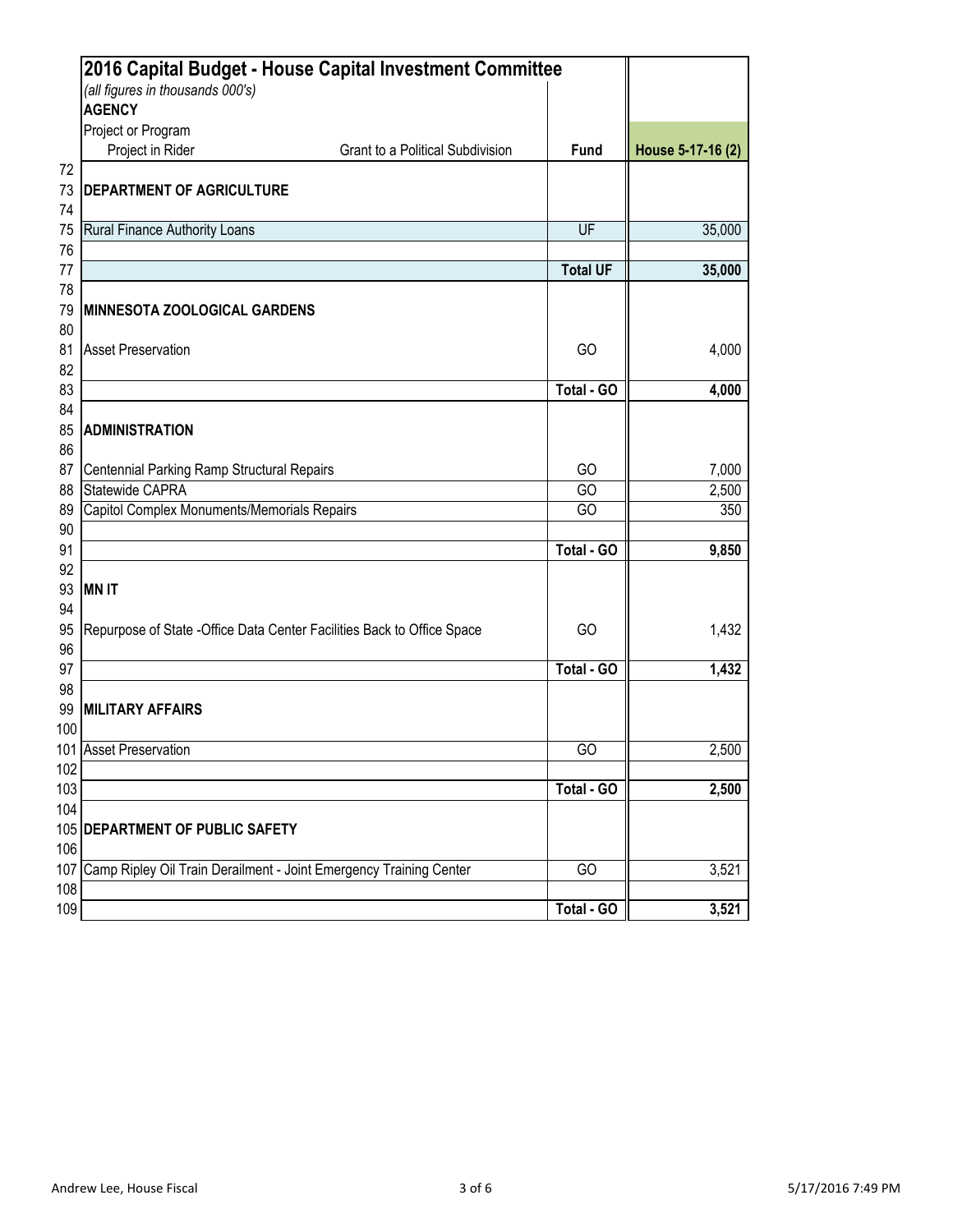|     | 2016 Capital Budget - House Capital Investment Committee                |                           |                   |
|-----|-------------------------------------------------------------------------|---------------------------|-------------------|
|     | (all figures in thousands 000's)                                        |                           |                   |
|     | <b>AGENCY</b>                                                           |                           |                   |
|     | Project or Program                                                      |                           |                   |
|     | Project in Rider<br><b>Grant to a Political Subdivision</b>             | <b>Fund</b>               | House 5-17-16 (2) |
|     | 110 DEPARTMENT of TRANSPORTATION                                        |                           |                   |
| 111 |                                                                         |                           |                   |
|     | 112 LOCAL ROAD AND BRIDGE PROGRAMS AND GRANTS                           |                           |                   |
|     | 113 Local Bridge Replacement Program                                    | GO/TF                     | 90,000            |
| 114 |                                                                         |                           |                   |
|     | 115 Local Road Improvement Fund Program / Grants Subtotal               | GO/TF                     | 137,200           |
|     | 116 Local Road Improvement Program Only                                 |                           | 90,000            |
| 117 | Appleton Township - Road                                                |                           | 1,000             |
| 118 | Hennepin County - Interstate 35W/CSAH 3 Transit Access Project          |                           | 25,000            |
| 119 | Ramsey County - Interstate 694/Rice Street Interchange                  |                           | 20,500            |
| 120 | Redwood County - State Veterans Cemetery                                |                           | 700               |
| 121 |                                                                         |                           |                   |
|     | 122 RAILROAD CROSSING AND RAILROAD ENHANCMENT                           |                           |                   |
|     | 123 Rail Grade Separation on Crude Oil Rail Lines Program               | GO                        | 26,749            |
| 124 | Anoka County - Hanson Boulevard                                         |                           | 11,987            |
| 125 | City of Redwing - Sturgeon Lake Road                                    |                           | 14,762            |
|     | 126 Highway/Rail Grade Crossing Warning System Replacement              | GO                        | 1,000             |
| 127 | Minnesota Valley Regional Rail Authority - Rail & Bridge Rehabilitation | GO                        | 4,000             |
| 128 |                                                                         |                           |                   |
|     | <b>129 TRUNK HIGHWAY SYSTEM</b>                                         |                           |                   |
| 130 |                                                                         |                           |                   |
|     | 131 U.S. Highway 12 in Hennepin County                                  | <b>THB</b>                | 15,000            |
|     | 132 U.S. Highway 212 Interchange in Chaska                              | <b>THB</b>                | 8,000             |
|     | 133 Interstate 35W & Lake Drive Trunk Highway Improvements              | <b>THB</b>                | 13,000            |
|     | 134 Interstate 94 & Brockton Lane Interchange                           | <b>THB</b>                | 34,000            |
|     | 135 U.S. Highway 61 In Redwing                                          | <b>THF</b>                | 833               |
|     | 136 PORTS AND AIRPORTS                                                  |                           |                   |
| 137 |                                                                         |                           |                   |
|     | 138 Port Development Assistance                                         | GO                        | 5,000             |
| 139 |                                                                         |                           |                   |
| 140 |                                                                         | Total - GO                | 36,749            |
| 141 | Total - GO / TF (Transportation Fund is GO Debt)                        |                           | 227,200           |
| 142 |                                                                         | <b>Total - TH Bonding</b> | 70,000            |
| 143 | <b>Total - Trunk Highway Fund Cash</b>                                  |                           | 833               |
| 144 |                                                                         | <b>Total</b>              | 334,782           |
| 145 |                                                                         |                           |                   |
|     | <b>146 METROPOLITAN COUNCIL</b>                                         |                           |                   |
|     |                                                                         |                           |                   |
| 147 |                                                                         |                           |                   |
|     | 148 Transitway Capital Improvement Program                              | GO                        | 12,100            |
|     | 149 Inflow and Infiltration Grant Program                               | GO                        | 2,500             |
|     | 150 Mall of America Transit Station                                     | GO                        | 8,750             |
| 151 |                                                                         |                           |                   |
| 152 |                                                                         | Total - GO                | 23,350            |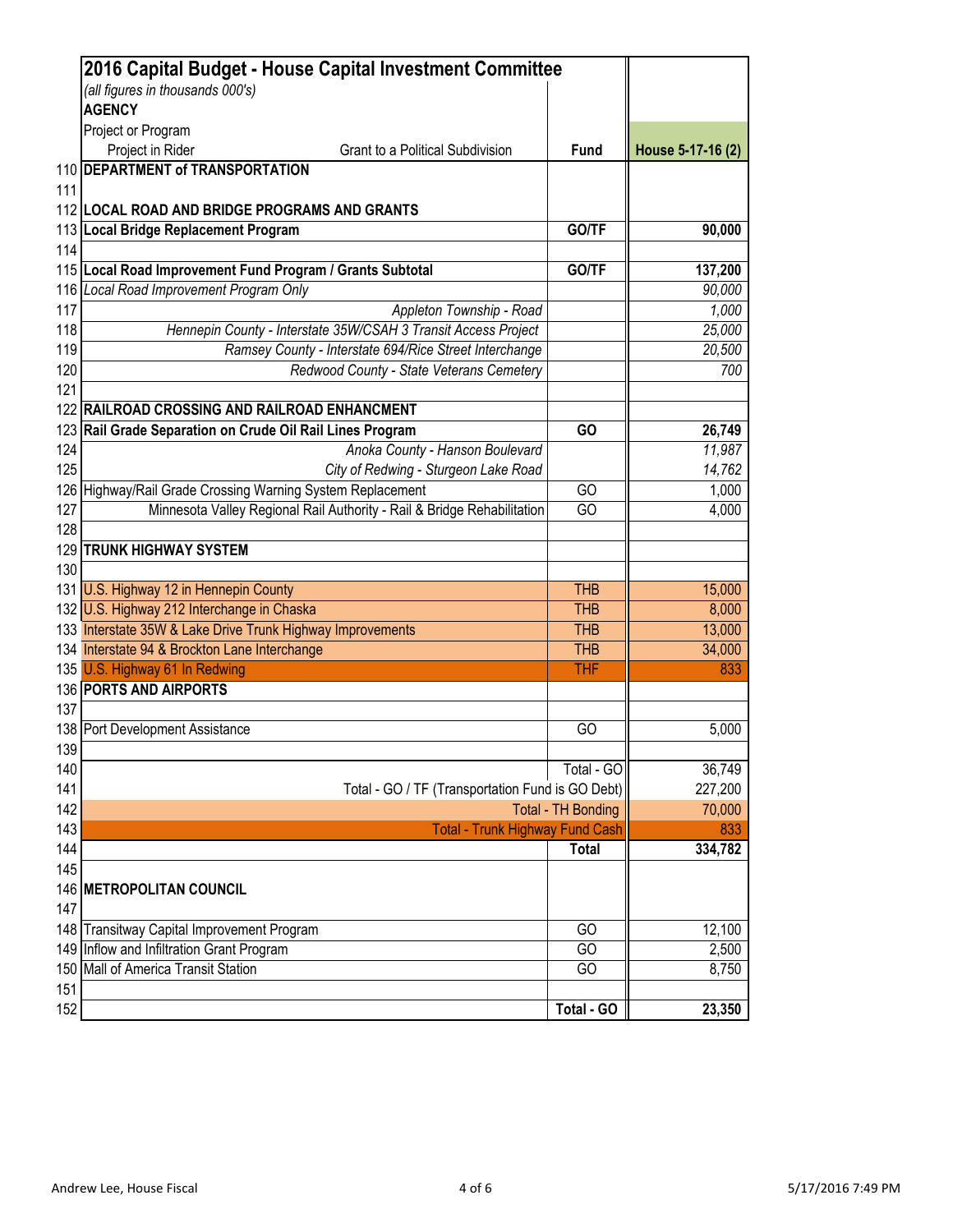|            | 2016 Capital Budget - House Capital Investment Committee                                                              |                   |                   |
|------------|-----------------------------------------------------------------------------------------------------------------------|-------------------|-------------------|
|            | (all figures in thousands 000's)                                                                                      |                   |                   |
|            | <b>AGENCY</b>                                                                                                         |                   |                   |
|            | Project or Program                                                                                                    |                   |                   |
|            | Project in Rider<br><b>Grant to a Political Subdivision</b>                                                           | <b>Fund</b>       | House 5-17-16 (2) |
| 153        |                                                                                                                       |                   |                   |
|            | <b>154 DEPARTMENT of HUMAN SERVICES</b>                                                                               |                   |                   |
| 155        |                                                                                                                       |                   |                   |
|            | 156 MN Security Hospital - Phase 2                                                                                    | GO                | 57,611            |
|            | 157 Construct new Child and Adolescent Behavioral Health Services                                                     | GO                | 7,530             |
|            | 158 Anoka Metro Regional Treatment Center: Safety and Security Renovations                                            | GO                | 2,250             |
| 159        | Hennepin County - Regional Medical Examiner's Facility                                                                | GO                | 2,680             |
| 160        |                                                                                                                       |                   |                   |
| 161        |                                                                                                                       | Total - GO        | 70,071            |
| 162        |                                                                                                                       |                   |                   |
|            | 163 VETERANS AFFAIRS DEPARTMENT                                                                                       |                   |                   |
| 164        |                                                                                                                       |                   |                   |
|            | 165 Asset Preservation                                                                                                | GO                | 4,000             |
| 166        |                                                                                                                       | Total - GO        |                   |
| 167<br>168 |                                                                                                                       |                   | 4,000             |
|            | <b>169 DEPARTMENT OF CORRECTIONS</b>                                                                                  |                   |                   |
|            | 170 Asset Preservation                                                                                                | GO                |                   |
|            |                                                                                                                       | GO                | 8,000<br>19,000   |
|            | 171 St. Cloud New Intake Health Services and Loading Dock Phase 2<br>172 Moose Lake Master Control & Misc. Renovation | GO                | 1,900             |
| 173        |                                                                                                                       |                   |                   |
| 174        |                                                                                                                       | Total - GO        | 28,900            |
| 175        |                                                                                                                       |                   |                   |
|            | 176 EMPLOYMENT AND ECONOMIC DEVELOPMENT                                                                               |                   |                   |
| 177        |                                                                                                                       |                   |                   |
|            | 178 Transportation Economic Development                                                                               | GO                | 6,000             |
|            | 179 Business Development Public Infrastructure (BDPI)                                                                 | GO                | 10,000            |
|            | 180 Innovative Business Development Infrastructure (IBDPI)                                                            | GO                | 2,000             |
| 181        | City of Duluth - Superior Street steam to hot water conversion project                                                | GO                | 21,000            |
| 182        | City of Litchfield - Phase 2 Power Generation Improvements                                                            | GO                | 3,000             |
| 183        | Madelia - Public Infrastructure                                                                                       | GO                | 98                |
| 184        | City of St. James - Highway 4 and Allied Projects                                                                     | GO                | 3,443             |
| 185        | City of St. Paul - Science Museum of Minnesota Building Preservation                                                  | GO                | 13,000            |
| 186        |                                                                                                                       |                   |                   |
| 187        |                                                                                                                       | Total - GO        | 58,541            |
| 188        |                                                                                                                       |                   |                   |
|            | 189 PUBLIC FACILITIES AUTHORITY                                                                                       |                   |                   |
| 190        |                                                                                                                       |                   |                   |
|            | 191 State Matching Funds for USEPA Capitalization Grants                                                              | GO                | 17,000            |
|            | 192 Water Infrastructure Fund                                                                                         | GO                | 70,000            |
| 193        | Wastewater Infrastructure                                                                                             |                   |                   |
| 194        | Drinking Water Infrastructure                                                                                         |                   |                   |
|            | 195 Water Infrastructure Initiative: Point Source implementation Grants                                               | GO                | 46,500            |
| 196        | City of East Grand Forks - Sewer Interconnect with Grand Forks                                                        | GO                | 5,300             |
| 197        | Lewis and Clark Joint Power Board                                                                                     | <b>GF</b>         | 11,500            |
| 198        |                                                                                                                       |                   |                   |
| 199        |                                                                                                                       | Total - GO        | 138,800           |
| 200        |                                                                                                                       | <b>Total - GF</b> | 11,500            |
| 201        |                                                                                                                       | <b>Total</b>      | 150,300           |
|            |                                                                                                                       |                   |                   |